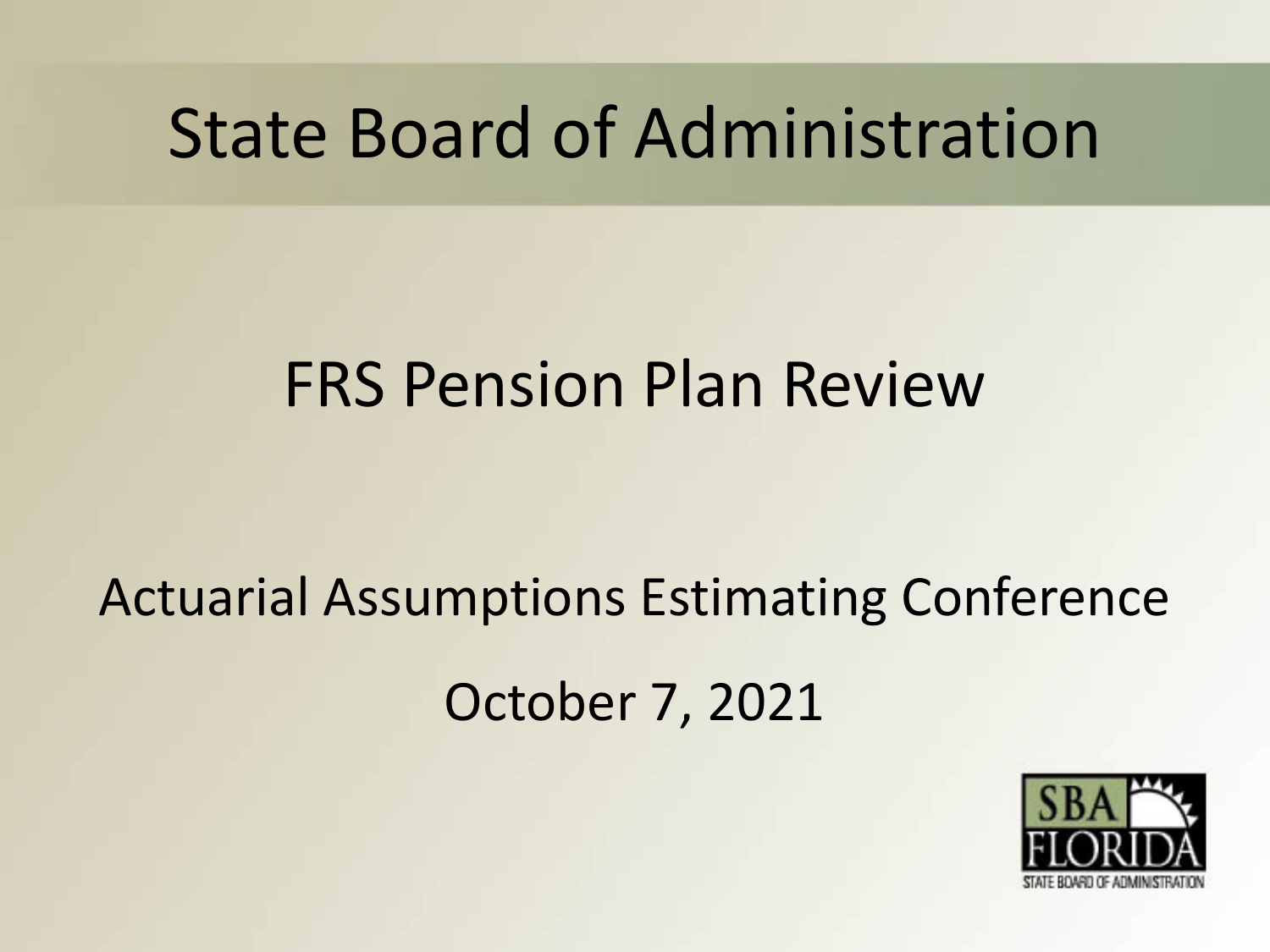#### FRS Pension Plan's Funded Status



- The "Global Financial Crisis" that began in 2007 led to marked to market asset value declines, creating an unfunded liability.
-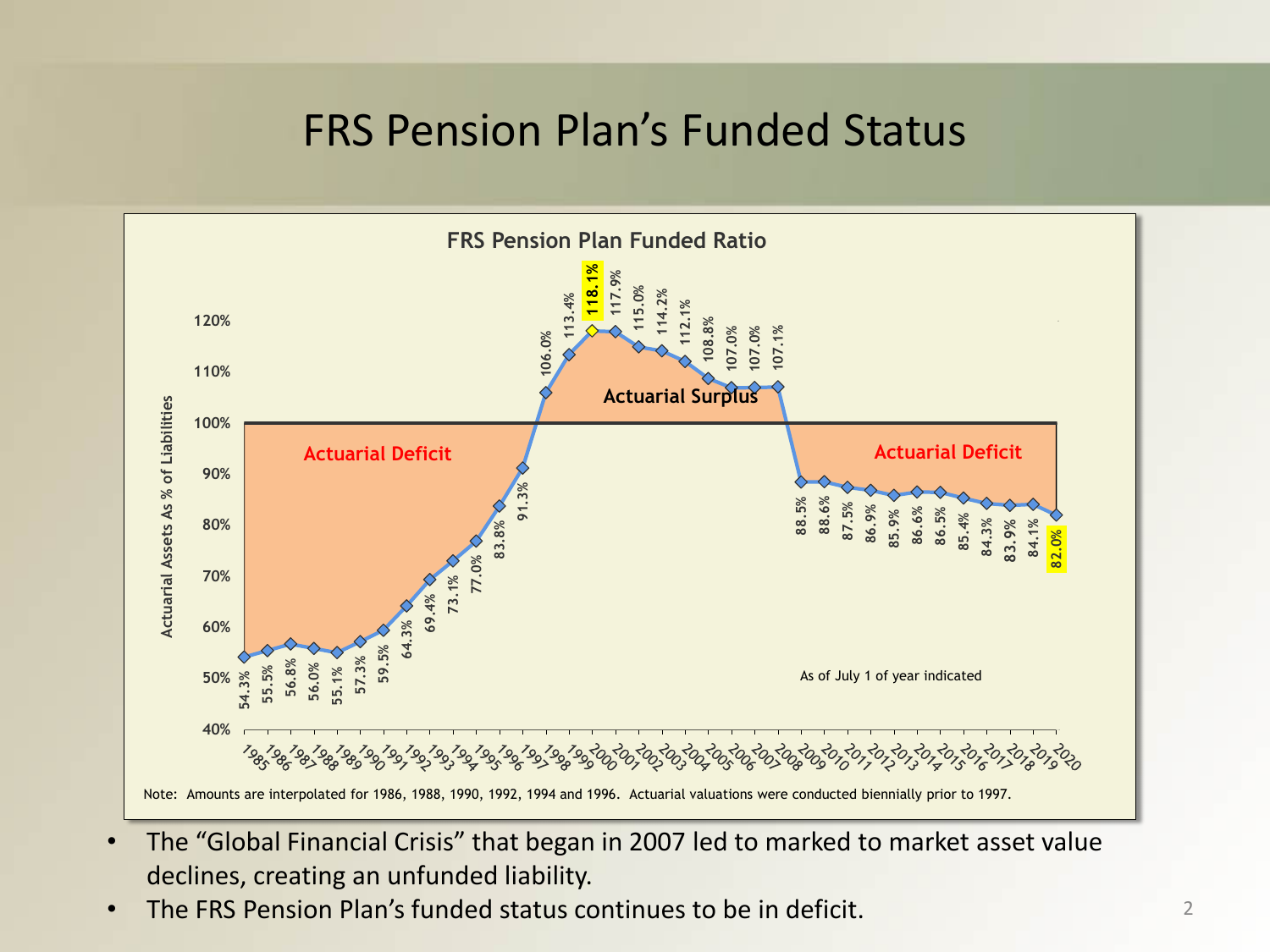# Florida Retirement System Public Plan Peer Comparison Funded Ratio (Based on Actuarial Value of Assets)



- The median funded ratio as of FYE 2020 was 74% based on the latest survey data.
- FRS' FYE 2020 funded ratio (82%) fell just below the 75<sup>th</sup> percentile relative to peers<sup>1</sup>.
- FRS' funded ratio relative to the peer median funded ratio has declined.

Sources: Public Plans Data (publicplansdata.org) as of August 2021 1Peers defined as public funds published within publicplansdata.org as of August 2021; Number of plans per year are shown in parentheses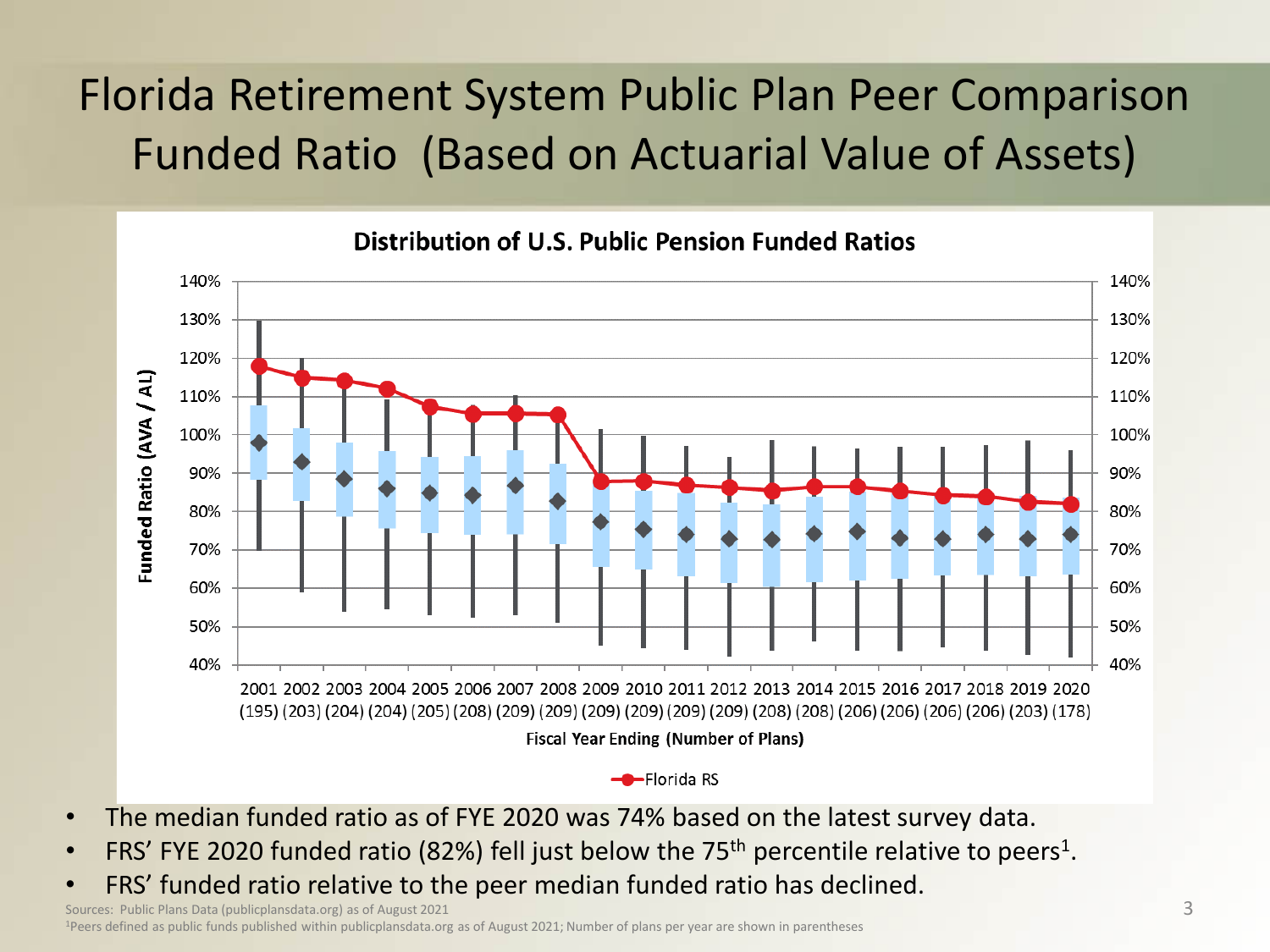## Contributions and Funded Status



- 11-years of actuarial surpluses from 1998 thru 2008 and employers saving a cumulative \$6.6B through reduced contributions.
- \$3B in actuarially required contribution rates were not funded due to budgetary constraints from 2010 to 2013. Missed an opportunity to gain an estimated \$7.8B in asset value as of June 30, 2021.
- Plan contributions have been approximately \$270M to \$1.9B less (actuarial return assumption vs. SBA return forecast) than they should have been every year for the past ten years (cumulative total \$10.9B).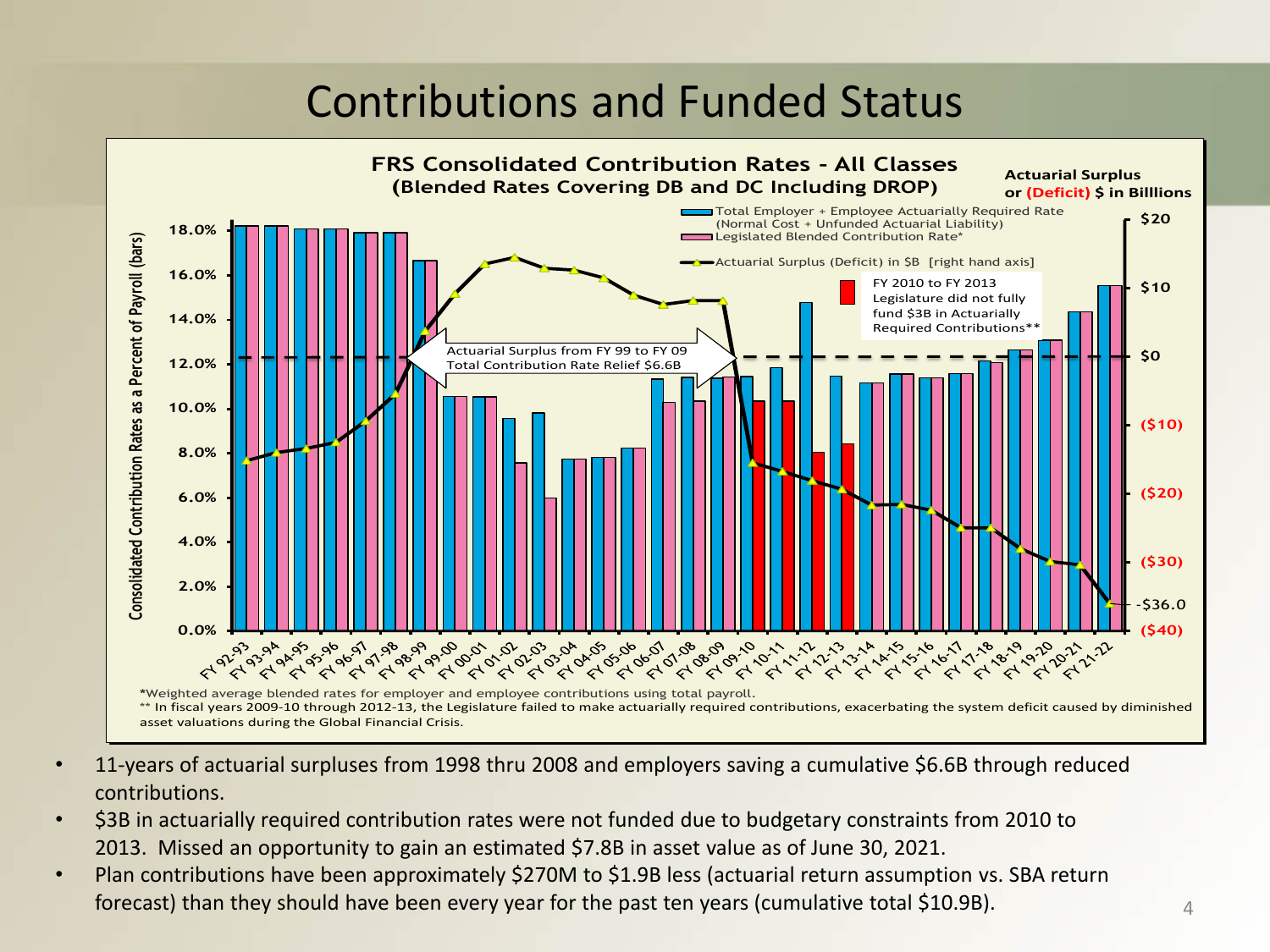# Florida's Contribution Rates Continue to Be Significantly Lower Than Other States



- When employees started contributing 3%, employers' composite contribution rate was lowered by more than 3%.
- FRS' composite contribution rate (2020) was 13.08% and the median U.S. public pension plan contribution rate (2020) was 21.15%. 5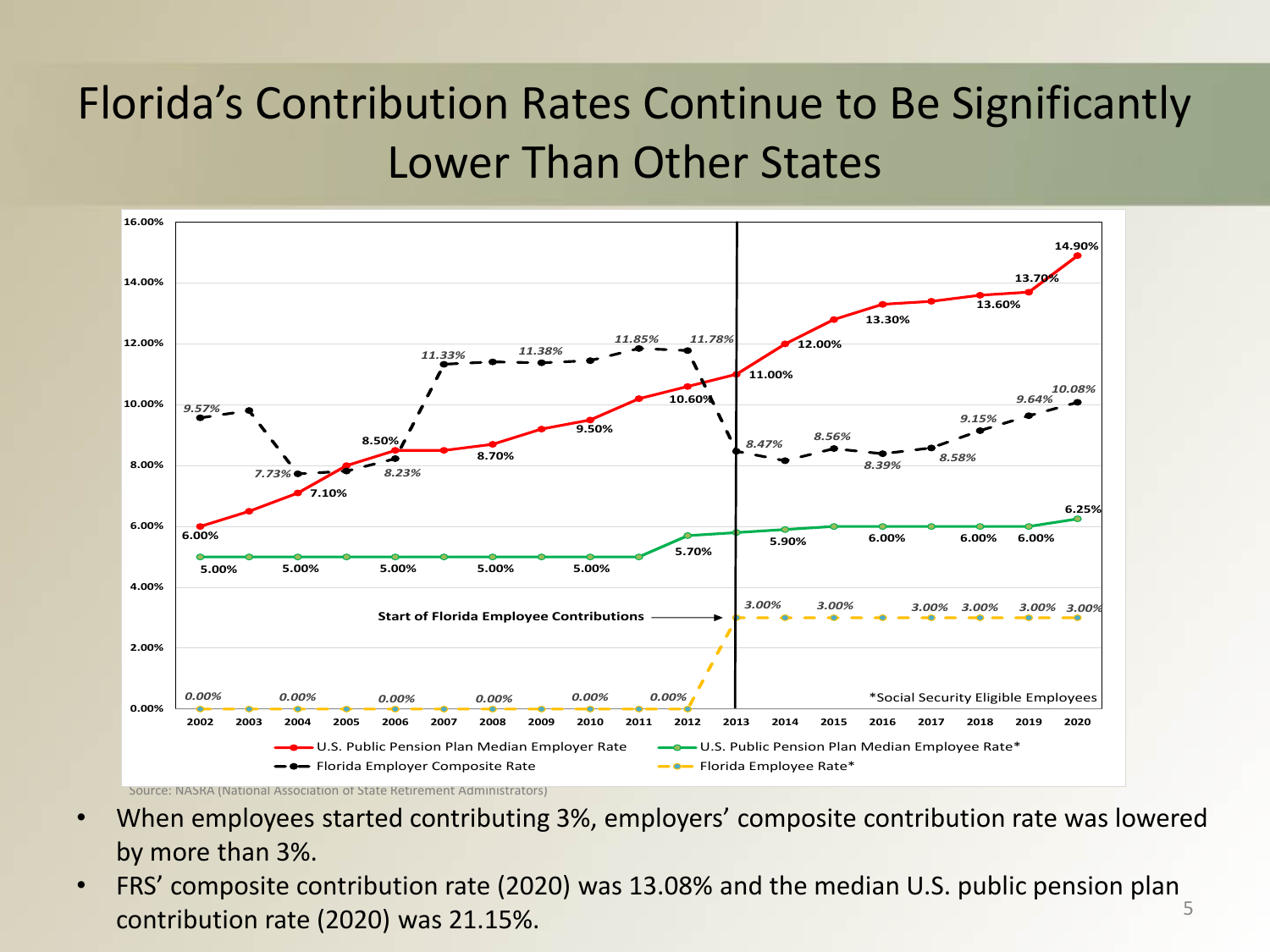## FRS Pension Plan Return vs. Performance Benchmark



• The FRS Pension Plan has outperformed its performance benchmark over all time periods.

• Current equity markets are now near all-time highs despite the global pandemic and continuation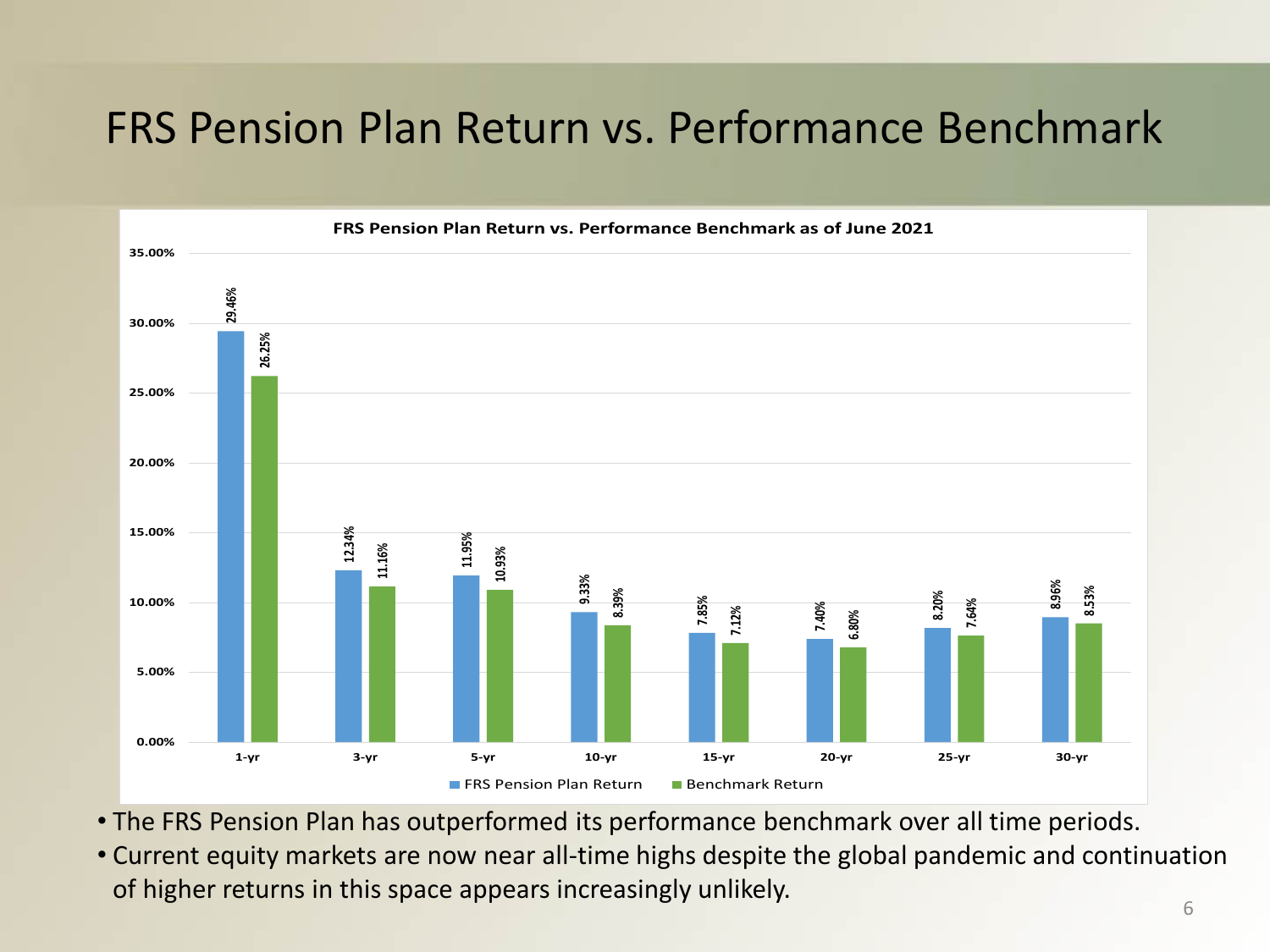## FRS Pension Plan Return vs. Actuarial Return Assumptions



- Except for the 20 year period, the Pension Plan has exceeded the actuarial return assumptions.
- SBA is projecting a long-term nominal return assumption of 6.13%.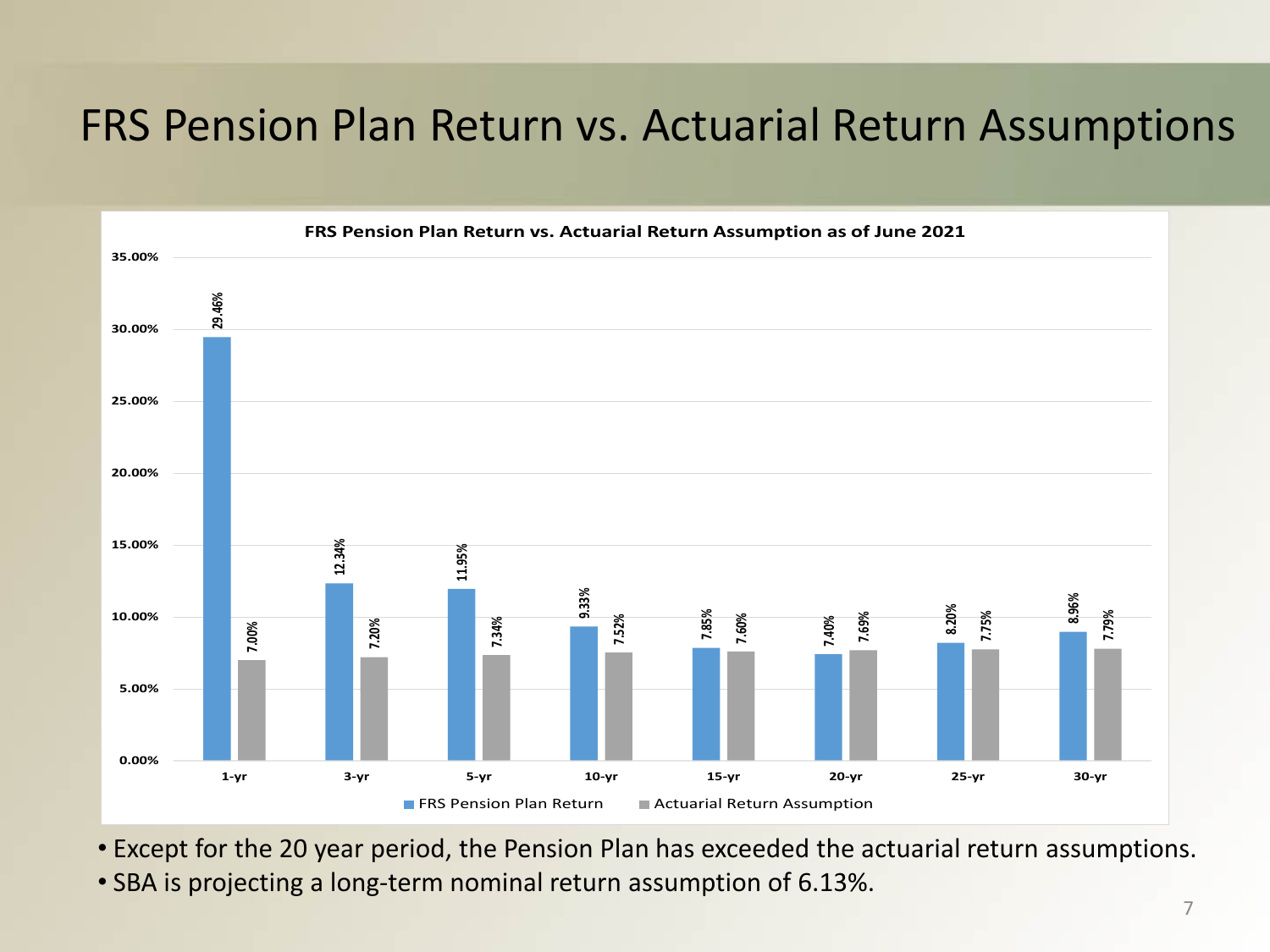# Unprecedented Monetary Stimulus Fueling Asset Values

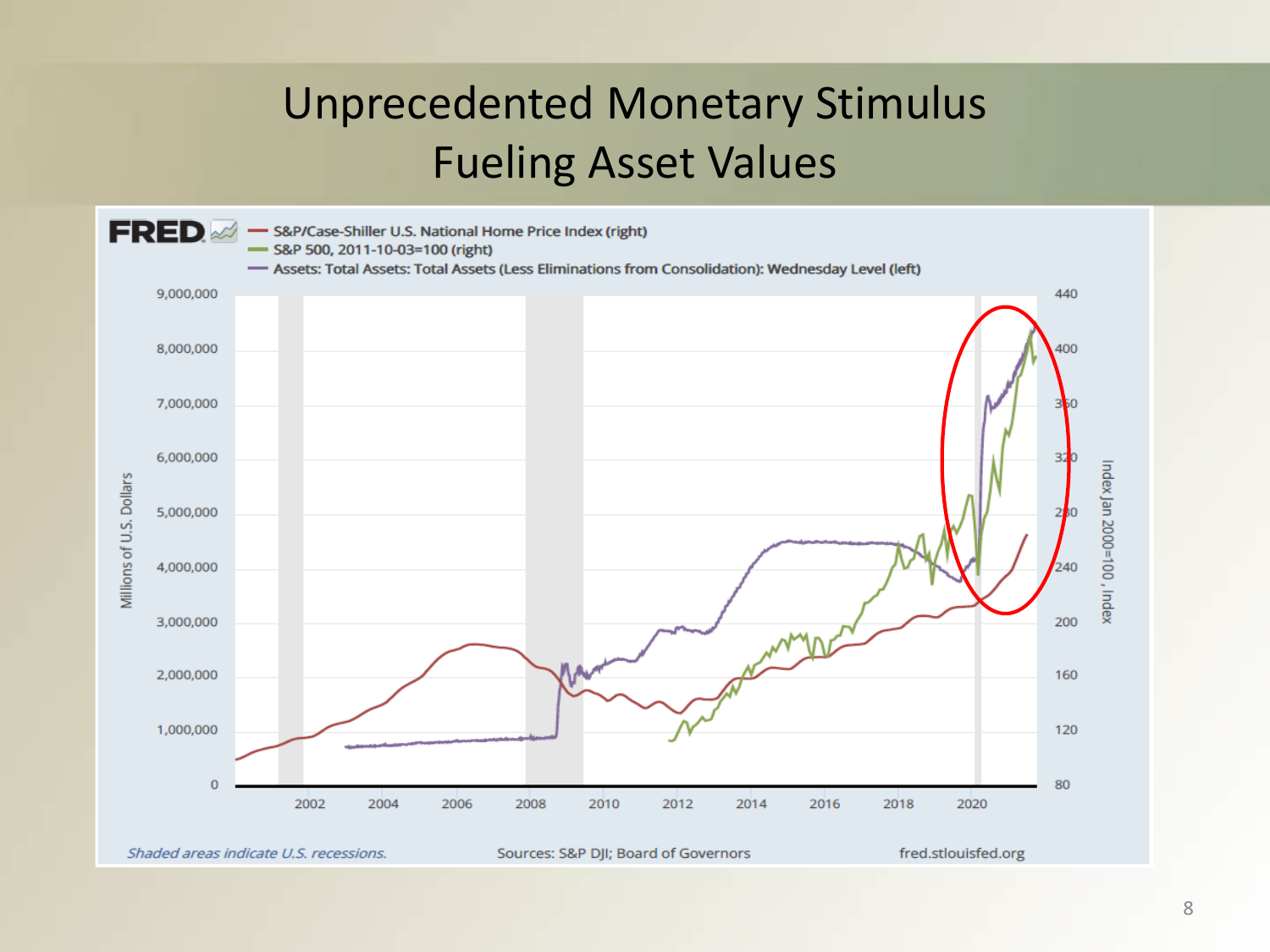# High Equity Valuations Are Associated with Lower Future Returns

Starting P/E vs. Average Future 10-Year S&P500 Returns

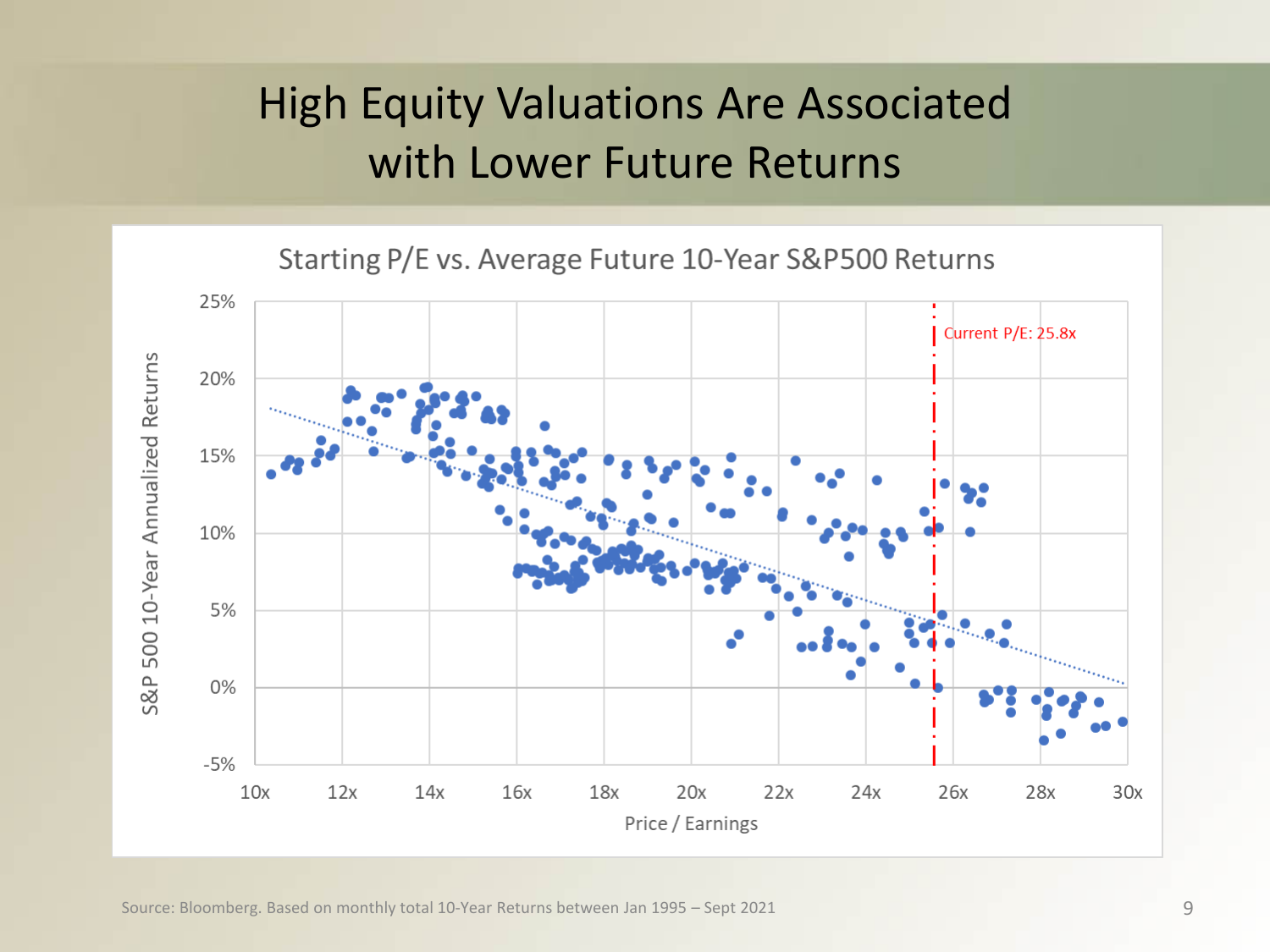# High Equity Valuations Are Associated with Lower Future Returns

Starting P/E vs. Average Future 10-Year S&P500 Returns

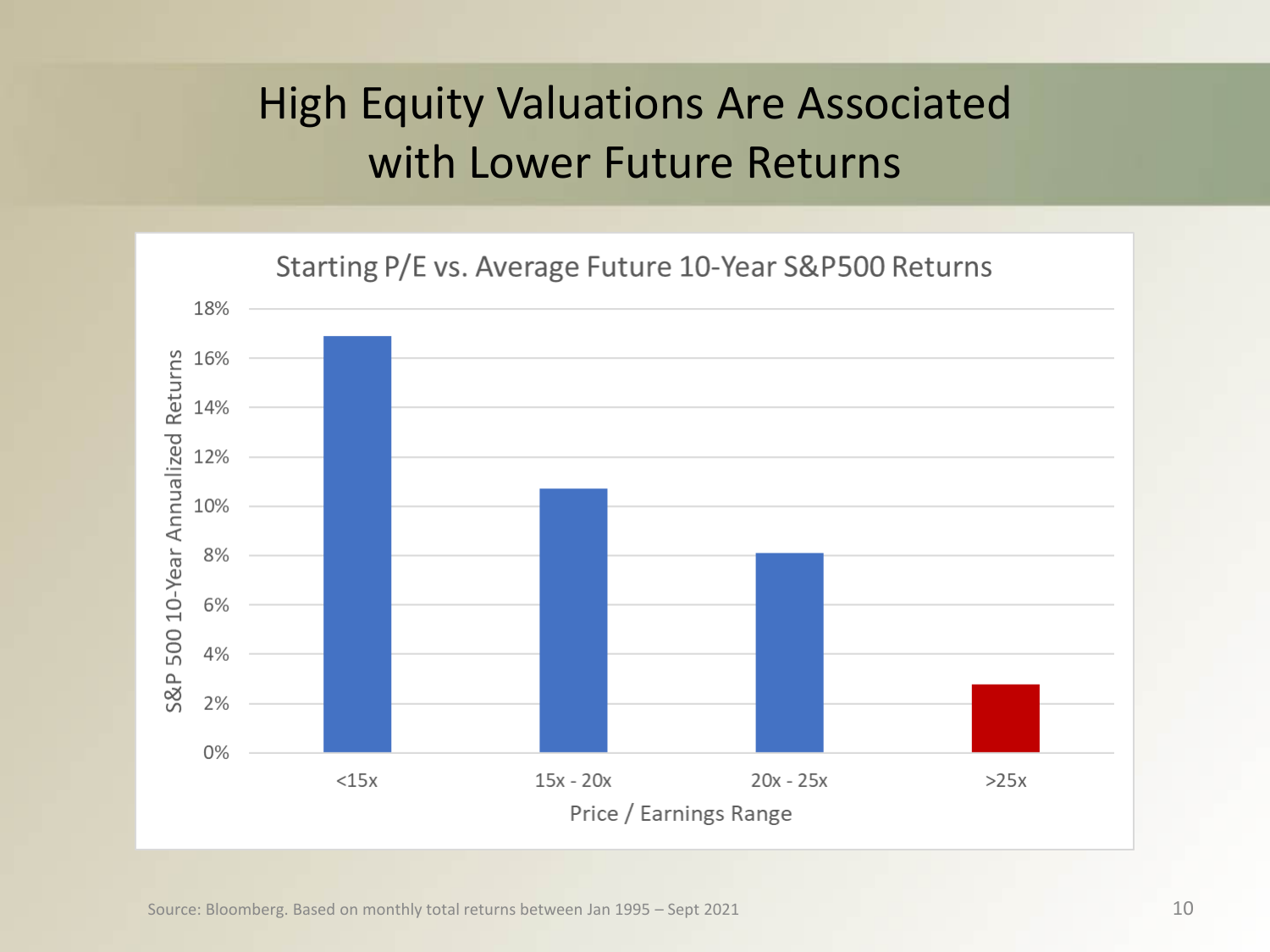# Since the Default Change Went into Effect, A Dramatic Shift in New Participant Elections



• A significantly lower number of new hires going into the Pension Plan will accelerate the Pension Plan's maturity and net cash outflows. Eventually the Pension Plan will need to be de-risked, which may drive asset allocation in the future toward more liquid and less return seeking assets.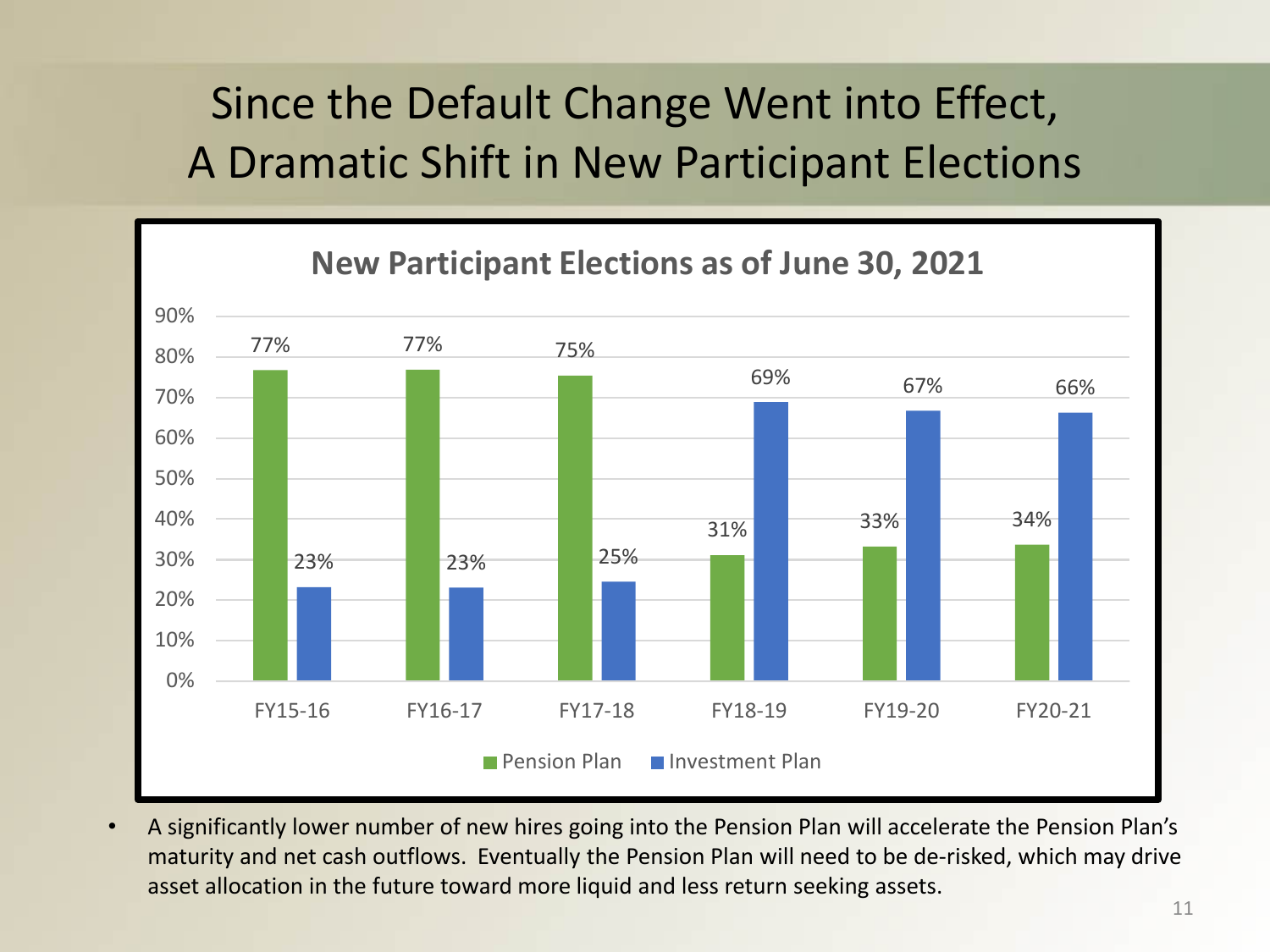# Florida Retirement System Public Plan Peer Comparison Net Outflow versus Peers<sup>1</sup>



- The median net outflow as of FYE 2020 was 2.4% based on the latest survey data.
- FRS' FYE 2020 net outflow (4.2%) fell between the 75<sup>th</sup> and 95<sup>th</sup> percentile relative to its peers.
- Higher net outflows, contribute to higher funding and liquidity risks.

Sources: Public Plans Data (publicplansdata.org) as of August 2021

1Peers defined as public funds published within publicplansdata.org as of August 2021; Number of plans per year are shown in parentheses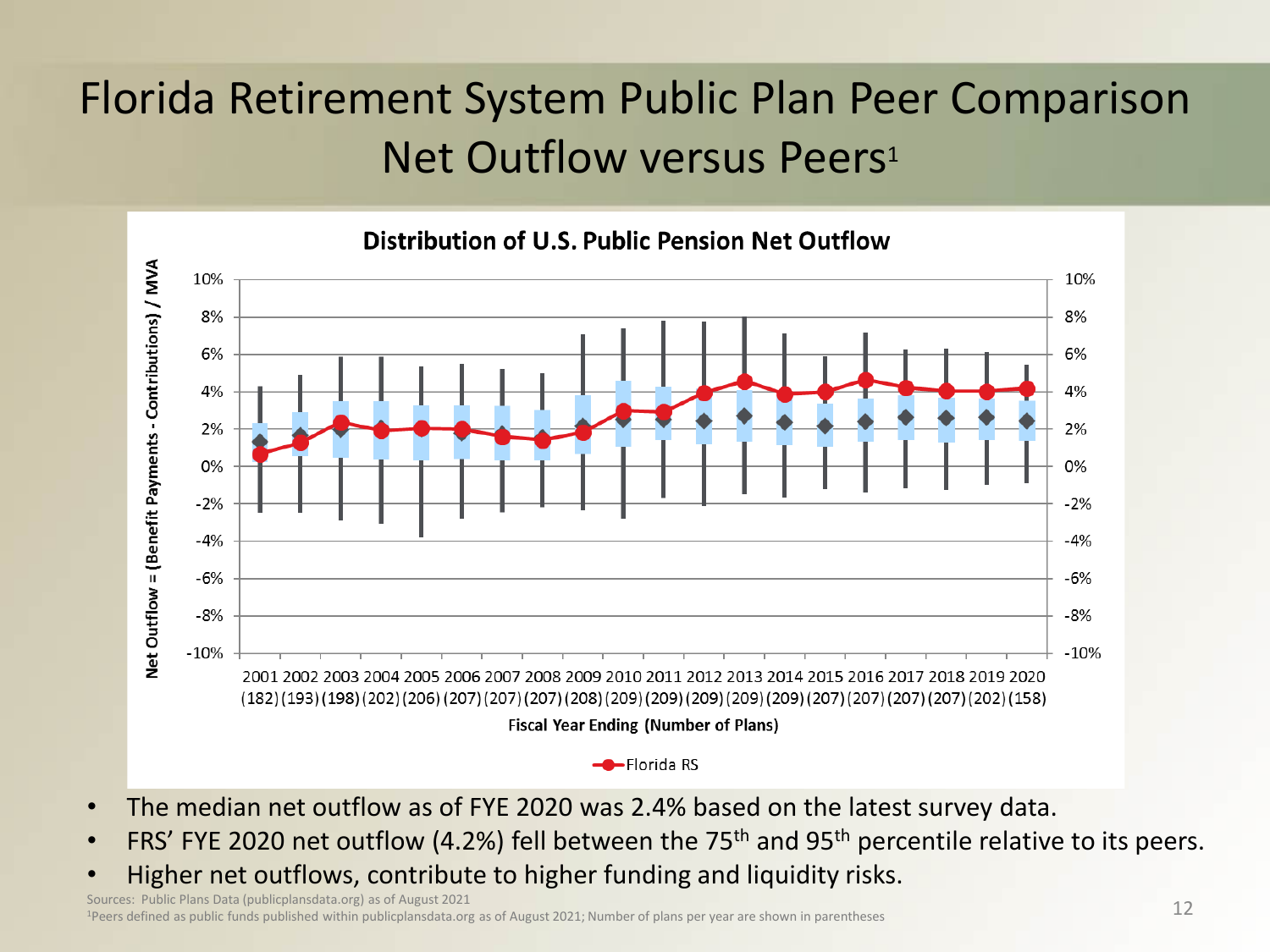- Pursuant to Section 215.475, F.S., the SBA must invest FRS Defined Benefit plan assets in conformance with an Investment Policy Statement (IPS) developed by the Executive Director and approved by the Trustees.
- The IPS sets the investment objectives of the fund, which are to:
	- Provide investment returns sufficient to ensure timely payment of promised benefits to current and future beneficiaries and keep plan cost at a reasonable level.
	- Target a long-term annual real return approximating 4.0%
	- Reasonably control annual return volatility, i.e. risk
- SBA must implement the IPS, subject to Section 215.47, F.S., which, along with providing a legal list of permitted investments, also imposes on the SBA the fiduciary duties of
	- Loyalty
	- Prudence
	- Diversification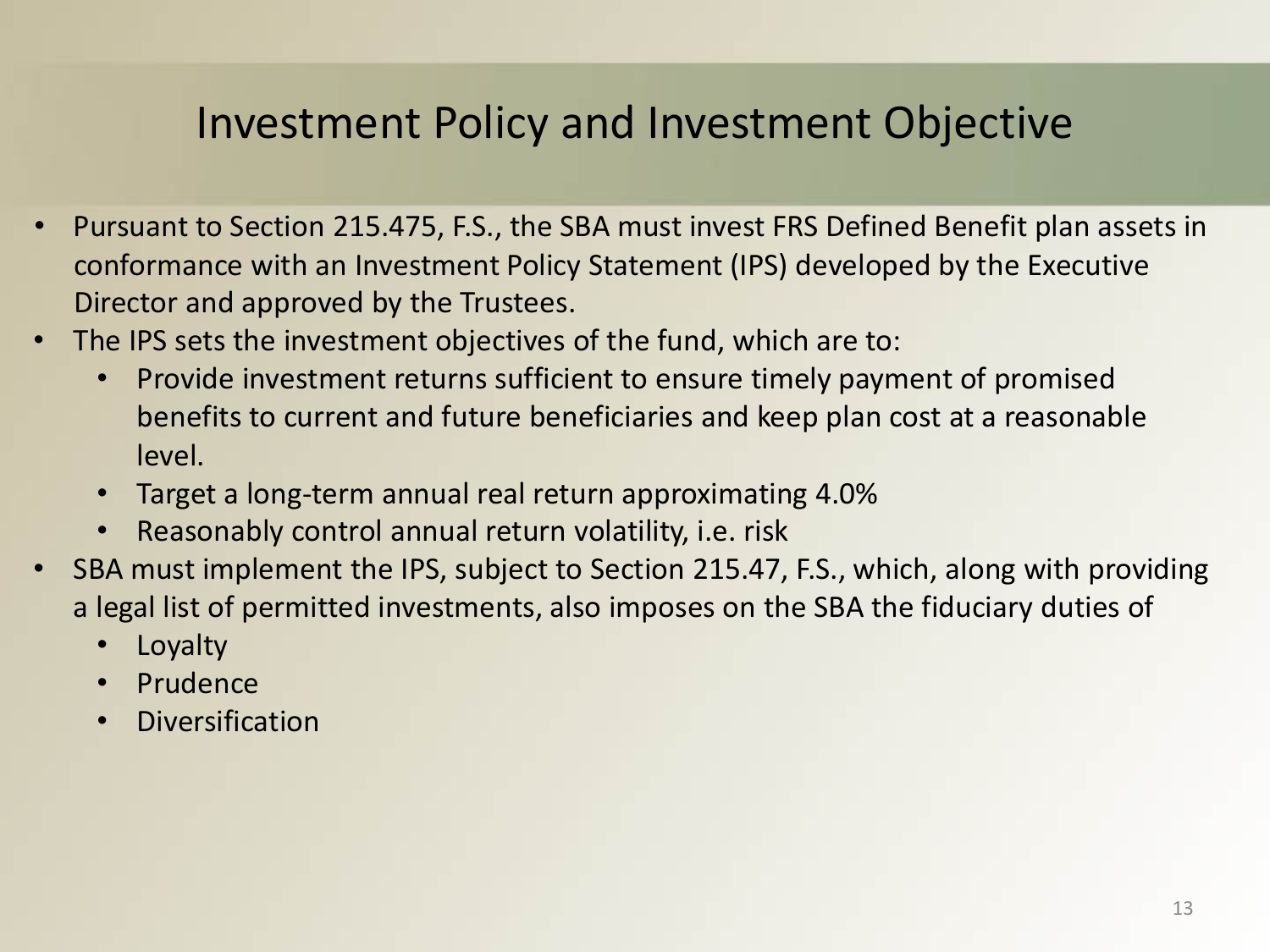- Pursuant to the IPS, SBA has to manage, cost, liquidity, risk and return
- It does this by targeting a diversified mix of risk and non-risk assets, based on capital market assumptions that Aon will discuss in more detail, that seeks to minimize plan cost (i.e. maximizing investment returns) while also minimizing catastrophic risk of underfunding.
- The ratio of risk to non-risk assets is established through stochastic modeling that uses a set of baseline assumptions about investment returns, volatility and inflation to create several thousand, distinct scenarios which are then used to model an expected distribution of plan cost and funded status. Especially bad outcomes are more heavily weighted.
- Based on this analysis, the SBA determines the specific mix of risk and non-risk assets that in its judgement most prudently satisfies the objectives and constraints of the IPS and the SBA's fiduciary responsibilities.
- This specific mix of assets then becomes the SBA's asset allocation.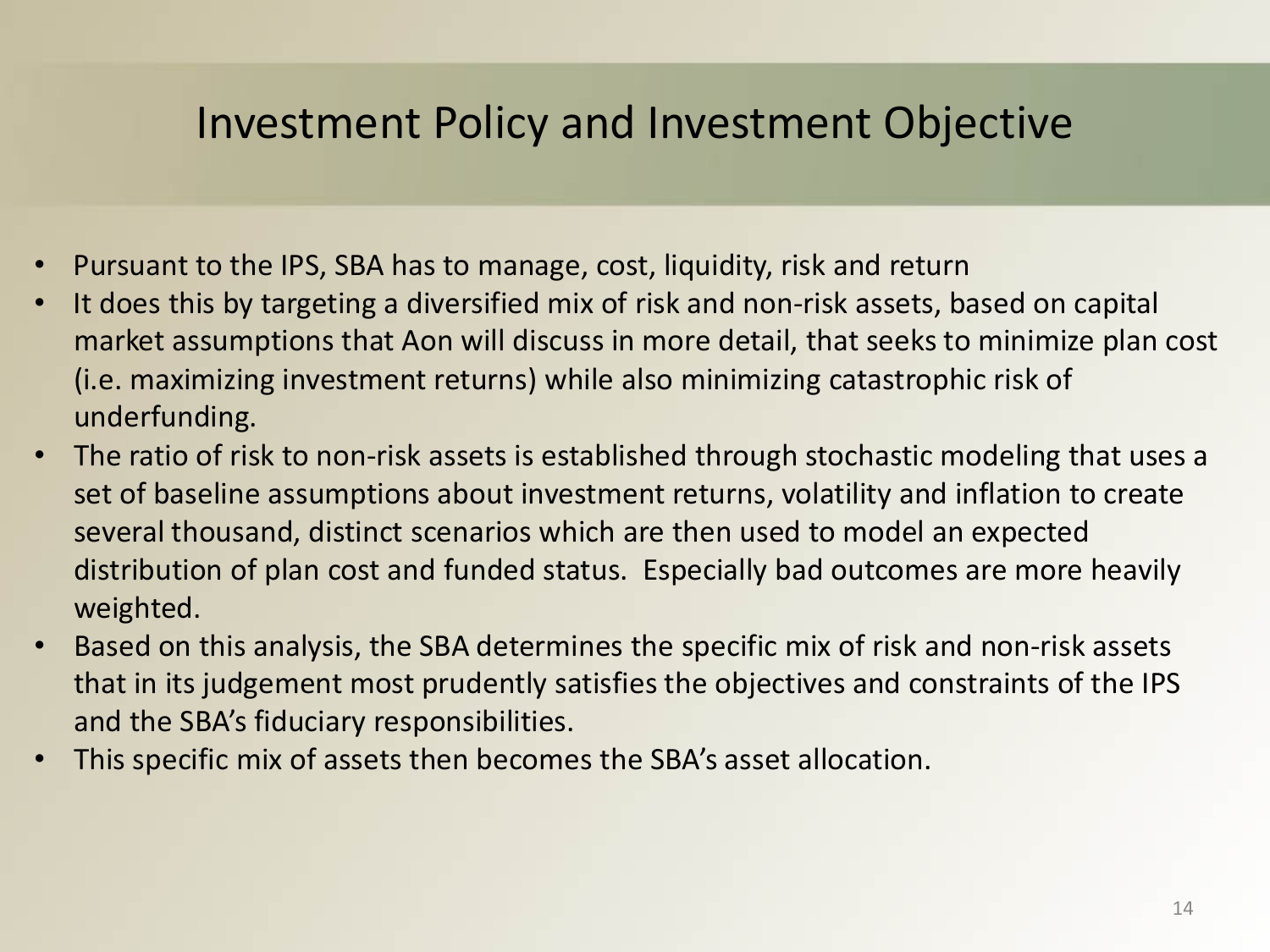#### **Economic Cost**

Present Value of Contributions plus AL Funding Shortfall/(Surplus)\* at 7.00%, \$millions

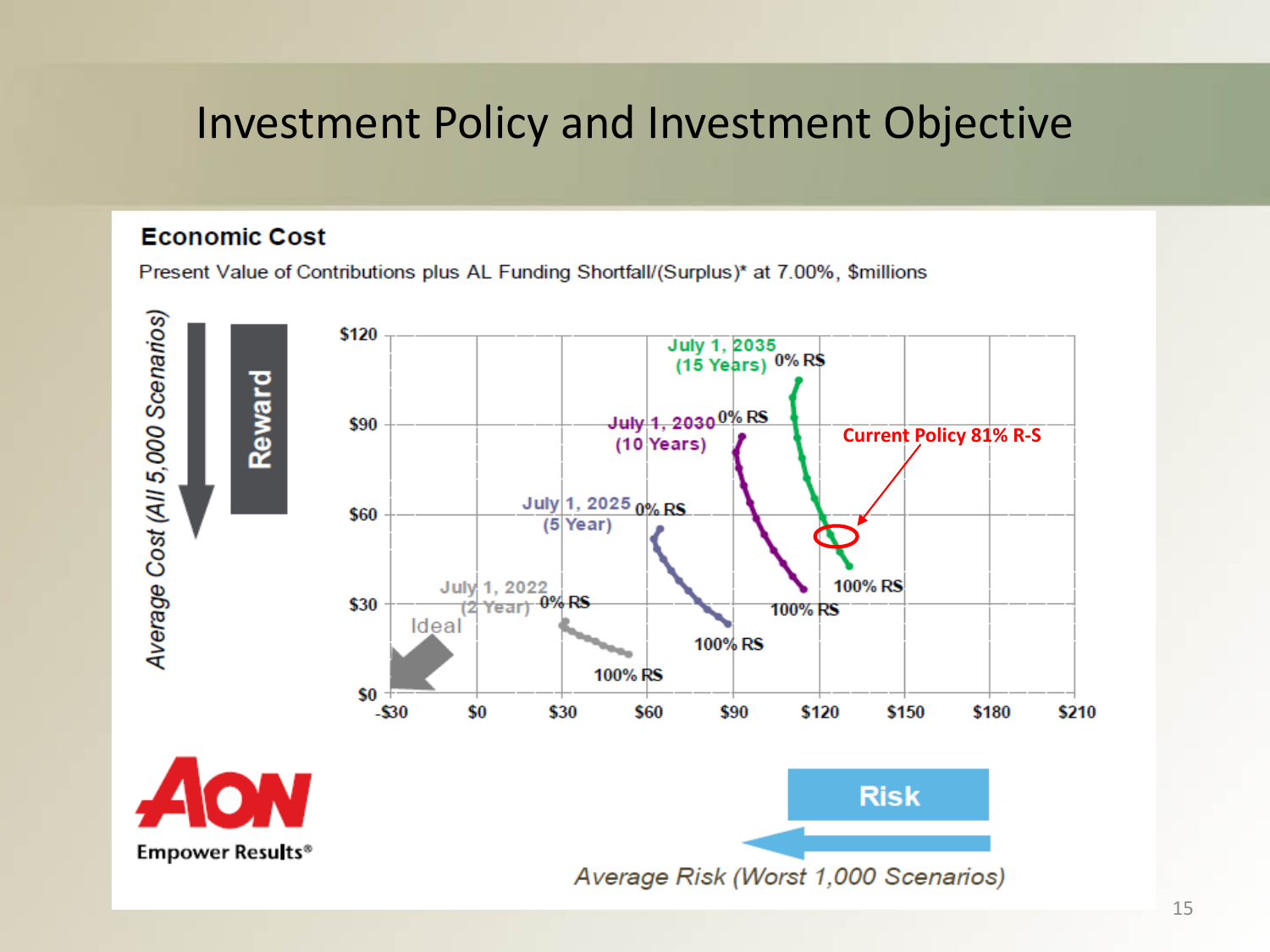|                          | <b>Excpected</b><br><b>Nominal</b> | <b>Expected</b><br><b>Nominal</b> |  |
|--------------------------|------------------------------------|-----------------------------------|--|
|                          | Return                             | <b>Volatility</b>                 |  |
| 60% Return-Seeking       | 5.36%                              | 9.82%                             |  |
| 70% Return-Seeking       | 5.75%                              | 11.33%                            |  |
| Current Policy (81% R-S) | 6.13%                              | 12.99%                            |  |
| 90% Return-Seeking       | 6.47%                              | 14.43%                            |  |
| 100% Return-Seeking      | 6.80%                              | 16.01%                            |  |

Based on Aon's current capital market assumptions, even 100% risk seeking asset allocation is not expected to meet the current actuarially assumed rate of return. A 100% risk seeking asset allocation would entail over 70% equity risk and 0% fixed income, and would be far outside the norm as compared to peer plans.

|                          |                      | Private | <b>Strategic</b> |     |                          |      |
|--------------------------|----------------------|---------|------------------|-----|--------------------------|------|
|                          | <b>Public Equity</b> | Equity  | Investments      |     | Real Estate Fixed Income | Cash |
| Current Policy (81% R-S) | 53%                  | 6%      | 12%              | 10% | 18%                      | 1%   |
| 90% Return-Seeking       | 59%                  | 7%      | 13%              | 11% | 9%                       | 1%   |
| 100% Return-Seeking      | 66%                  | 7%      | 15%              | 12% | 0%                       | 0%   |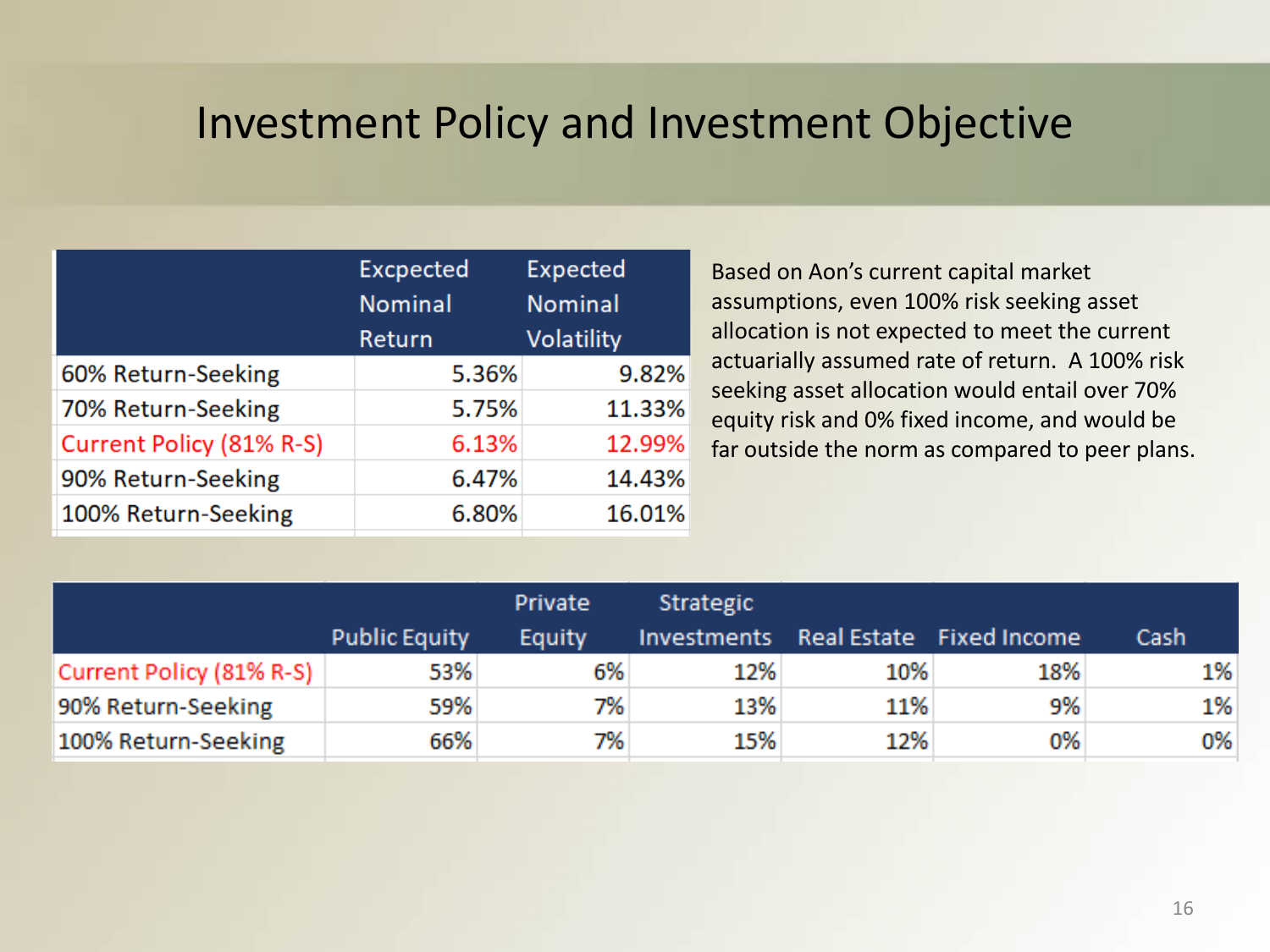- The FRS Pension Plan's investment objectives:
	- 3. To achieve this, a long-term real return approximating 4.0% per annum (compounded and net of investment expenses) should be attained
		- a. A real return objective instead of a nominal return objective.
		- b. An investment objective defined as a nominal amount will force risk levels to change as inflation ebbs and flows. To illustrate:

|                          | High | Low                  |
|--------------------------|------|----------------------|
|                          |      | Inflation Inflation  |
| Nominal Return Objective | 8.0% | 8.0%                 |
| Inflation                | 5.5% | 3.5%                 |
| Real Return Objective    | 2.5% | 4.5%                 |
|                          |      |                      |
|                          |      | <b>Nearly Double</b> |

- c. Ever changing levels of risk will constantly alter (not so long-term) asset allocation mix.
- d. A real return objective will target a consistent long-term asset allocation mix and risk level.